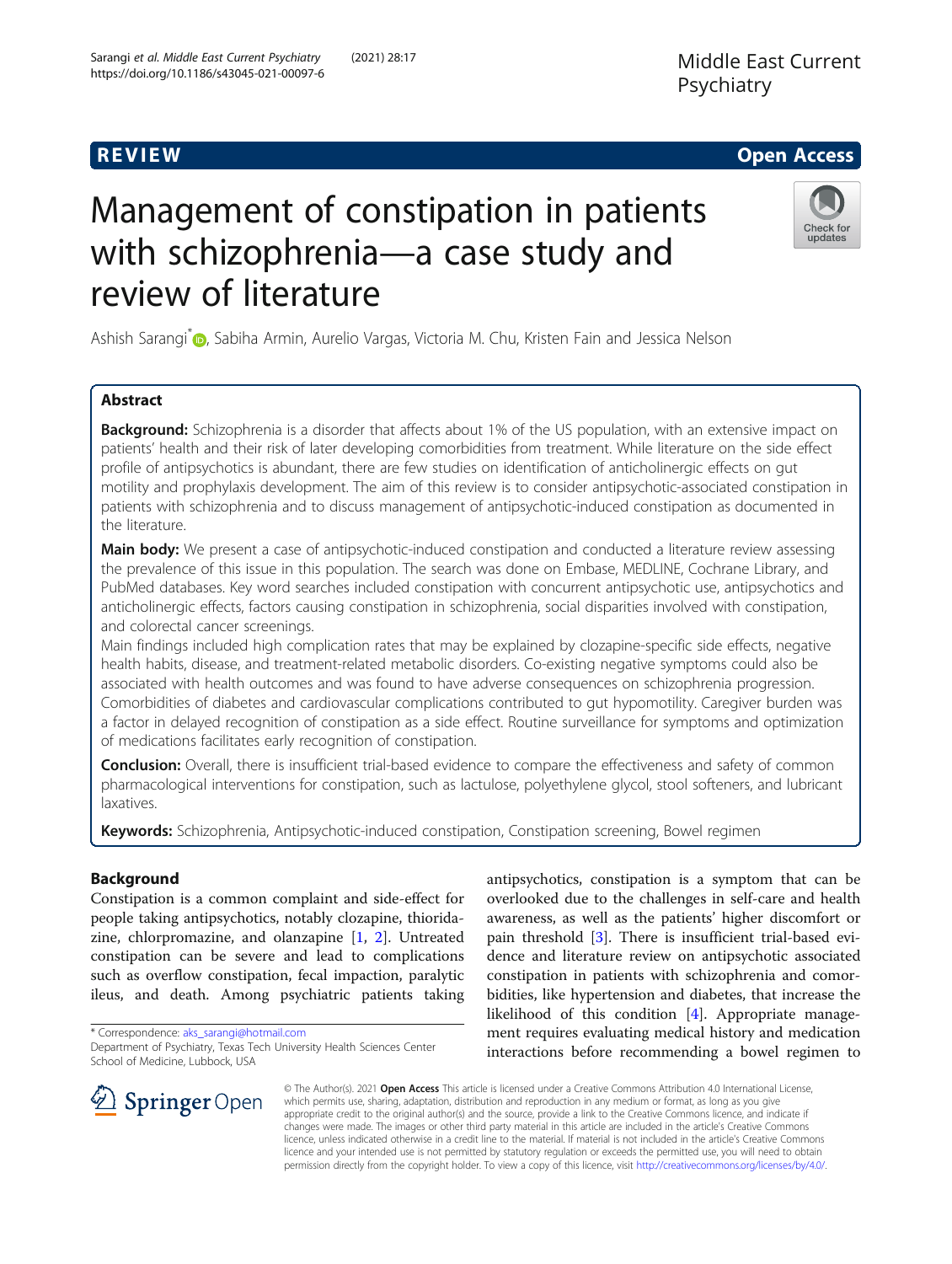this population. For patients taking calcium channel blockers in addition to antipsychotics, there may be a synergistic effect on slowing of bowel motility that necessitates prophylactic bowel regimen to reduce medication noncompliance and hospitalizations [[5,](#page-5-0) [6\]](#page-5-0).

Dysregulation of dopaminergic neuronal function is the central pathophysiology to psychosis. Dopamine hyperactivity in the mesolimbic and hypoactivity in the mesocortical pathway are hypothesized to be the manifestation of positive and negative symptoms seen in schizophrenia and can be managed with first (FGAs) or second (SGAs) generation antipsychotics  $[1-3]$  $[1-3]$  $[1-3]$  $[1-3]$ . Highpotency FGAs exhibit greater extrapyramidal side effects due to greater antagonism to the D2 receptor while lowpotency FGAs exhibit greater anticholinergic effects and antihistaminergic. SGAs are comparable to FGAs in clinical efficacy without increasing the risk for extrapyramidal side effects, due to their role in 5HT2A receptor modulation  $[6, 7]$  $[6, 7]$  $[6, 7]$  $[6, 7]$ . It is recognized, however, that SGAs differ in affinity, dissociation rates, and specificity of brain areas for D2 receptor affinity when compared to FGAs, leading to significantly less D2 blockage side effects and complications over time  $[6, 7]$  $[6, 7]$  $[6, 7]$ .

Central side effects can be difficult to recognize in psychiatric patients as symptoms often overlap with clinical disorders (i.e., confusion and delirium). Regardless of the duration, central anticholinergic side effects can further impair memory, concentration, and confusion in comorbid psychiatric conditions especially among people with schizophrenia [\[8](#page-5-0)]. Furthermore, the concurrent use of antipsychotics and other drugs with anticholinergic profiles (i.e., antihistamines, antidepressants, calcium channel blockers, antispasmodics) may further exacerbate anticholinergic side effects leading to greater impairment of cognitive functioning. Anticholinergic side effects are prone to being underreported by psychiatric patients due to communication difficulties, sedation and analgesic properties of medical regimens, or limited awareness of acute/chronic symptom presentation [\[9](#page-5-0)]. Gastrointestinal hypomotility is a well-documented effect of anticholinergic drugs and if unrecognized, gastrointestinal hypomotility may progress into a medical complication as in the case of constipation or impact ileus [[1](#page-5-0)–[4\]](#page-5-0). While some FGAs exhibit anticholinergic properties, i.e., haloperidol, thioridazine, and chlorpromazine; SGAs show greater affinities for cholinergic receptors in vitro [\[10\]](#page-5-0). Among the atypical antipsychotics, clozapine, quetiapine, and olanzapine demonstrate significant muscarinic receptor affinity in vitro that correlates in a dose dependent manner [[9](#page-5-0)–[11](#page-5-0)]. Systematic reviews demonstrate patients taking clozapine have significantly higher rates of antipsychotic induced constipation vs patients on other antipsychotics, showing as many as 60% of patients developing constipation [\[4](#page-5-0)].

# Main text

### Case study

A 46-year-old male with schizoaffective disorder, hypertension, and type II diabetes mellitus presented to the emergency center with acute psychosis and aggressive behavior after stopping his medications (haloperidol, valproate, diphenhydramine) for 2 months. In the interview, the patient did not exhibit psychosis symptoms or aggression; his chief complaint was the stomach pain, nausea, diarrhea, and constipation that may have been precipitated by eating bad food. He reports medication noncompliance due to side effects of nausea and dry mouth. Lab-work on admission showed CBC, CMP, and TSH/T4 within the normal limits; urine drug screen toxicology and urinalysis were negative. On a physical exam, the patient's abdomen was distended and rigid. A kidney-ureter-bladder and abdominal X-ray revealed increased stool burden as the probable source of the patient's abdominal pain. The patient was subsequently treated with magnesium hydroxide and polyethylene glycol. We restarted the appropriate treatment for the patient's schizophrenia and hypertension, with improvement of the patient's condition. A prophylactic bowel regimen of docusate sodium was recommended upon discharge, in addition to his other medications (haloperidol, valproate, diphenhydramine, and amlodipine). During the history taking, the patient denied any concerning symptoms for constipation despite abdominal distention. Given the risk factors and physical findings, it was useful to follow an algorithm such as Fig. [1](#page-2-0), to obtain proper imaging and begin a trial of laxatives.

This case highlights the need to maintain a high index of suspicion for anticholinergic side-effects secondary to medication interaction, especially in a patient group that exhibits diet and lack of exercise related risk factors to slowed motility. Rapid diagnosis and early treatment are crucial for the health outcomes for people with schizophrenia and other comorbidities. The outcome of this case showed good resolution of constipation when treated with laxatives. Since the patient did not have a history of non-compliance due to constipation, we advised him to keep track of his diet and symptoms as well as encouraged the use of laxatives if similar episodes occur.

# Challenges in recognizing constipation as a treatmentlimiting side-effect

Successful schizophrenia treatment depends on a combination of factors as current medications help with paranoia, delusions, and hallucinations, but may not address social withdrawal and other negative symptoms. Tools to manage a challenging disorder such as schizophrenia, such as building a strong support system and implementing health strategies with diet modification,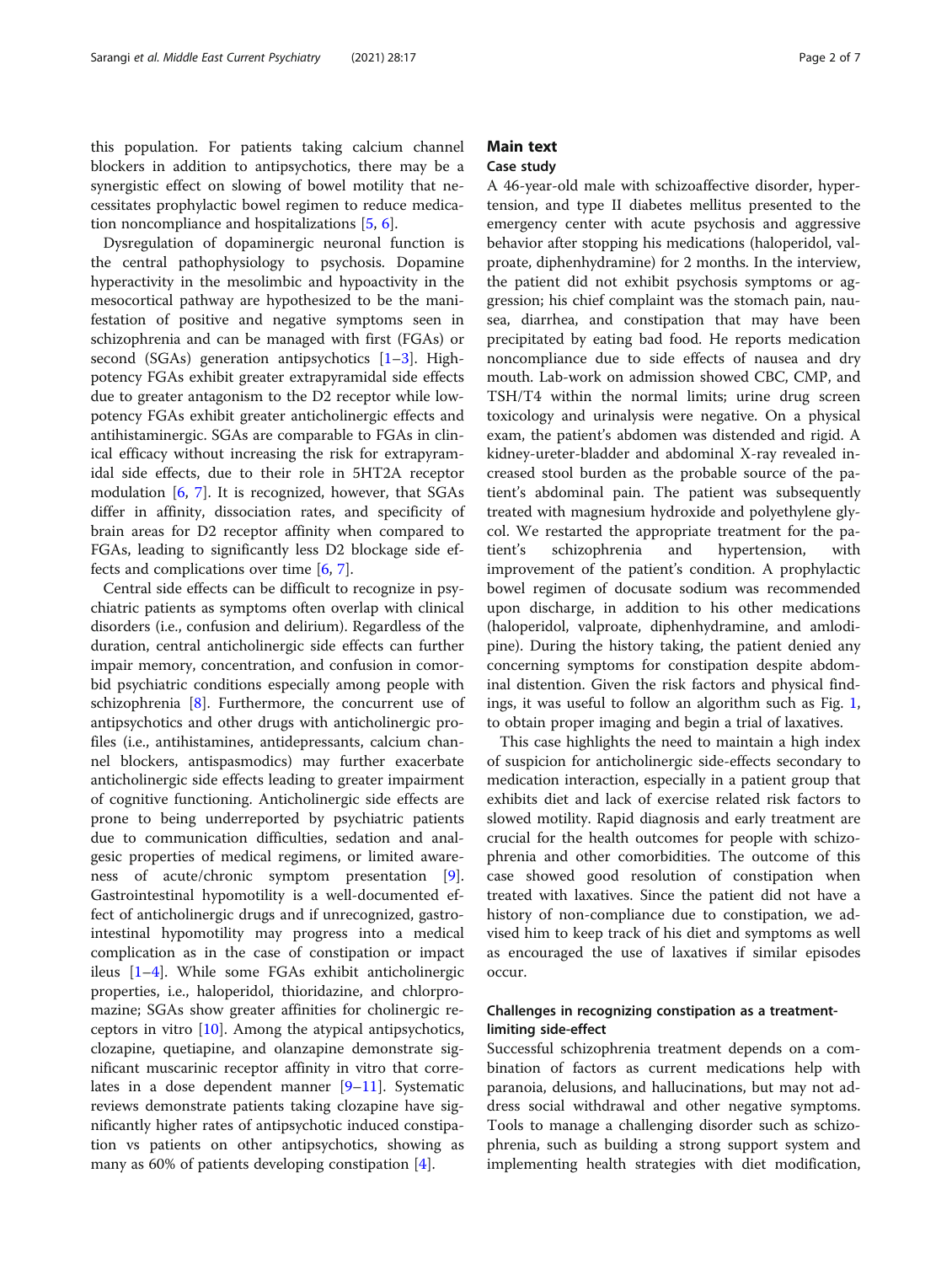<span id="page-2-0"></span>

stress relief, and exercise regime can have a profound effect on the frequency and severity of symptoms and reduce the likelihood of developing comorbidities that add to the disease burden [\[7](#page-5-0), [12](#page-5-0), [13](#page-5-0)].

Patients with this disorder have been observed to have poor nutritional statuses which can contribute to constipation issues, such as limited intake of healthy lipids, fiber, proteins, and vitamins [[13,](#page-5-0) [14\]](#page-5-0). Compared to healthy cohorts' levels, schizophrenic patients are at risk of lower folate and Vit B12 levels, with only 10.7% of 428 schizophrenic patients reporting healthy dietary patterns [[14\]](#page-5-0). Another study in nutritional neuroscience found that more than half the studied schizophrenic patients had food addiction, which in term increased the risk of obesity and cardiovascular risk [[15\]](#page-5-0). Kim et al, found significantly lower dietary intakes of protein, polyunsaturated fatty acids (PUFAs), vitamin K, niacin, folate, and vitamin C in male schizophrenic patients compared to the male control subjects [[16\]](#page-5-0). Additionally, protein deficiency has been linked to reduced cognitive functioning, independent of demographic or environmental factors [[17\]](#page-5-0).

While the impact of various antipsychotics on metabolic syndrome and their possible mechanisms are comprehensively reviewed, most are case reports that specifically discuss clozapine-induced gut hypomotility and life-threatening ileus [\[18](#page-5-0)–[22\]](#page-5-0). Patients using antipsychotics had a 1.9 higher risk of developing constipation compared to non-users. Stanniland and Taylor reported rates of 1.5 to 25% compared to placebo [\[23](#page-6-0)]. With clozapine use versus that of other medications, constipation is one of the top 4 reported side effects with rates ranging from 14 to 60% [[18](#page-5-0)–[22](#page-5-0)]. Other antipsychotics have varying anticholinergic effects, as seen in Table [1.](#page-3-0)

Palmer et al. reports that clozapine-induced gastric hypomotility is often silent, with self-reported constipation having low sensitivity in its diagnosis, even using the Rome criteria, and treating gastric hypomotility based on self-reported symptoms questions will miss most cases [[21\]](#page-5-0). Virtanen et al. found that constipation and dyspepsia are gastrointestinal symptoms that are often ignored in research on physical comorbidities of schizophrenia, with the prevalence of constipation at 31.3% and of dyspepsia 23.6% [[24\]](#page-6-0). Some risk factors for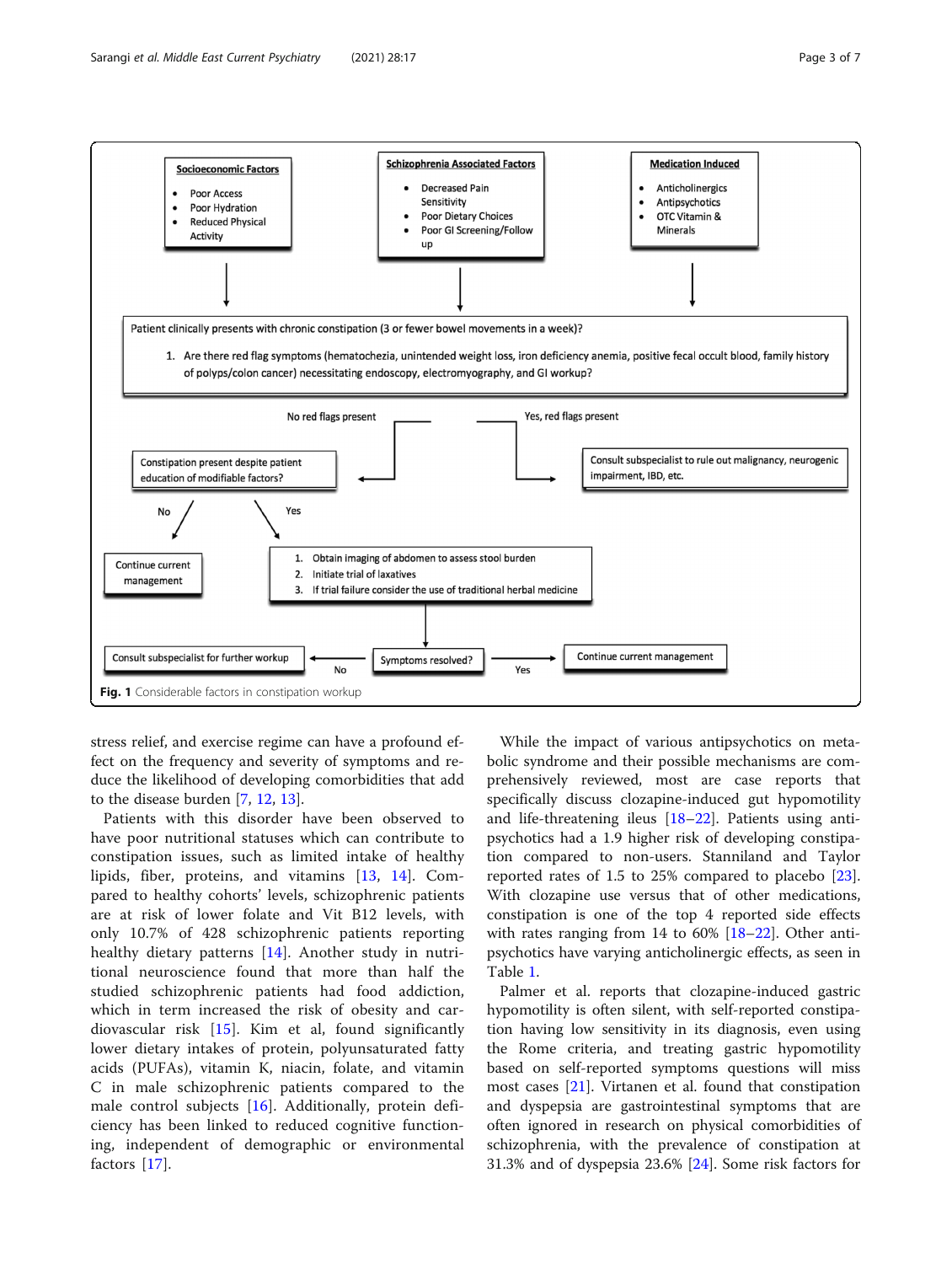| Name           | Route | <b>Likelihood of Induced Constipation</b> | <b>Notes</b>                                            |
|----------------|-------|-------------------------------------------|---------------------------------------------------------|
| Olanzapine     | IМ    | $^{++}$                                   | Constipation secondary to weight gain, metabolic issues |
|                | PO    |                                           |                                                         |
| Clozapine      | PО    | $+++$                                     | Constipation secondary Metabolic issues                 |
| Chlorpromazine | PO    | $++$                                      | Anticholinergic, Atony of colon                         |
| Thioridazine   | PO    | $+++$                                     | Anticholinergic                                         |
|                | IM    |                                           |                                                         |

<span id="page-3-0"></span>Table 1 Antipsychotic formulations and side-effect profiles

++ moderate/occurs frequently, +++ severe/occurs most of the time

constipation were paracetamol and clozapine use, older age, and living in sheltered homes. Most reports are about the severe and often fatal gastric ileus induced by clozapine and include some discussion on bowel regimens for management, but our review shows that there is little consensus on early diagnosis criteria and recommendations on bowel regimen even though the anticholinergic side effect profile of antipsychotics is known.

Furthermore, people with schizophrenia can have a difficult time addressing constipation due to issues with self-care, often neglecting to practice healthy behaviors such as exercise and weight control, resulting in greater occurrence of metabolic and anticholinergic side-effects because of antipsychotic use [\[25](#page-6-0), [26](#page-6-0)]. Disturbances in thoughts, behavioral changes, and impaired cognitive functions which affect a person's ability to work or communicate socially and incapability of self-care characterize schizophrenia [[27,](#page-6-0) [28](#page-6-0)]. These features make it difficult for the affected individual to carry out daily activities and maintain personal hygiene. Poor health status in those with schizophrenia has been attributed to factors like poverty, less resources, medications, and more so, the effect of systemic diseases like diabetes, hypertension, and osteoporosis which reduce the selfcare ability of the patients [[26](#page-6-0)–[28](#page-6-0)]. In a study conducted by Tas et al., it was found that patients admitted to an in-patient facility for "failure to meet basic needs" need assistance in the early discharge period for parameters such as "coping, need of knowledge, treatment and care, self-care, sleep, role and relationships." [\[27](#page-6-0)] ÇiftÇi et al. found that the average self-care ability among schizophrenia patients was lower than that of the individuals with anxiety disorder and depression [\[28](#page-6-0)]. The lack of some qualities that maintain self-care, such that lack of physical energy, awareness, decision-making, motivation, and confidence, can decrease the self-care ability of schizophrenic patients.

Additionally, mental health experts have recently discussed a challenge to proper gastrointestinal pathology screening: disparities in screening access in low socioeconomic status (SES) and African American individuals. A recent study by Anderson et al. shed light on decreased colon cancer screening in both African American and low SES individuals discussing how 63.9% of the cohort had never undergone colorectal cancer screening despite meeting criteria for screening recommendations based on age and family history of colorectal cancer [\[29](#page-6-0)]. Among these populations, diminished access to transportation or resources and inflexible work schedules can severely reduce patient turnout at appointments, as individuals report lower quality of healthcare and may be subject to implicit racial bias of their health care practitioners. It is possible such findings can be extrapolated for most gastrointestinal screenings in these high-risk groups. Attempts to increase screening access for these populations could prevent life threatening bowel complications.

Lastly, some studies have cited altered sensitivity to pain in schizophrenia may delay diagnosis and treatment of serious, life-threatening medical conditions [[30](#page-6-0)–[32](#page-6-0)]. Patients who are on antipsychotics may have an increased pain threshold, which makes it difficult for the patients to report somatic complaints later or less frequently [\[30](#page-6-0)–[32\]](#page-6-0). Family caregivers also play an important role in taking care of these patients: in addition to managing unexpected behaviors of the patients such as aggression and violence, they often ensure completion of personal activities, chores (cooking, cleaning the house, etc.), other tasks (appointment arrangements, transportation, etc. ), and treatment compliance—all of which impose a heavy burden on them [[33\]](#page-6-0). The results of several studies indicate that caregivers possess limited knowledge and awareness regarding the illness, the related coping strategies, and how to deal with and support the patient [[33](#page-6-0), [34](#page-6-0)]. The hours and commitment to caregiving activities that often lead to consequences for caregivers such as job loss, social activity decline imply that caregiver fatigue may contribute to late presentation of antipsychotic induced constipation. As in the case of our patient, the admission complaint was one that suggested an acute psychotic episode resulting from medication noncompliance, yet gathering collateral information from the caregiver revealed that there were issues in maintaining hygiene which the caregiver could not resolve on her own.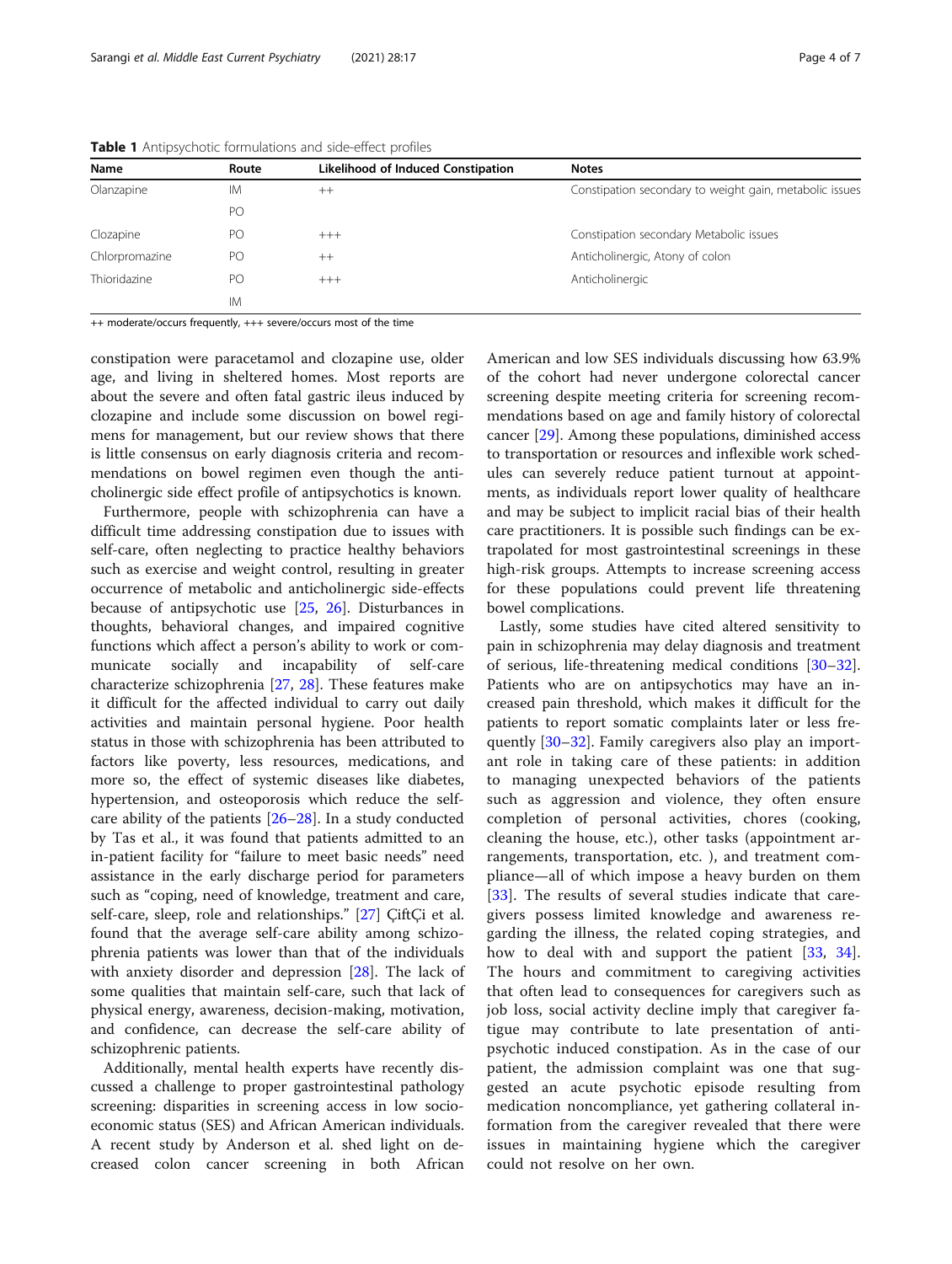# Current recommendations on monitoring and prophylaxis of antipsychotic-induced constipation

While there is strong evidence that clozapine and olanzapine cause gut hypomotility, constipation, and even ileus, there is little consensus about how to best treat this. In an observational study done by Every-Palmer et al., there was reduction in the colonic transit time of clozapine-treated patients when treated with docusate and senna and macrogol according to the Porirua Protocol [\[9](#page-5-0)]. Chukhin et al. found that with orlistat use compared to placebo, the proportion of patients endorsing constipation reduced [[35](#page-6-0)]. In addition to treatment with laxatives, a reduction of antipsychotic dose has been proposed in the literature, though this may not be feasible for a patient that has had multiple episodes of psychosis without the added risk of a relapse [[36,](#page-6-0) [37](#page-6-0)]. Bulot et al. conducted a quasi-experimental trial by prescribing polyethylene glycol as a first-line laxative to inpatients receiving antipsychotic agents and found a three-fold reduction of severe constipation cases [\[36](#page-6-0)]. The prevention of this potentially life-threatening condition can be economic and well-tolerated by patients (Table 2).

There is some research into whether traditional herbal medications may be used as a supplement or even an alternative to laxative use to prevent constipation in those suffering from schizophrenia-associated constipation. Traditional Chinese medicines (TCMS) consist of acupuncture, tai chi, tuina massage, and botanical supplements. Historically, TCMs are under-utilized as a possible treatment option and even considered a form of pseudoscience due to concerns of herbal products having been contaminated with heavy metals, pesticides, and other toxic compounds, as well as the lack of clinical evidence with comparative randomized clinical trials with the standard care. Rathbone et al. showed that Chinese herbal medicines may be beneficial for people with schizophrenia when combined with antipsychotics. Though the sample size of the study was small, the study also showed that TCMs showed greater improvement in the treatment of IBS-C than cisapride and mosapride [[39\]](#page-6-0). A study by Fan et al. in 2004 compared glycerol suppository with the traditional Chinese medicine (TCM) approaches of tuina massage and acupuncture for relieving constipation. 240 psychiatric inpatients were recruited, and for 14 days underwent either daily rectal enemas, daily periods of tuina massage, half an hour of acupuncture, or a combination of all three treatments. Compared to tuina massage, glycerol laxative was less effective in relieving constipation at both two days after treatment [[40](#page-6-0)]. However, there were no data comparing the common pharmacological interventions for constipation, such as lactulose, polyethylene glycol, stool softeners, lubricant laxatives, or of novel treatments such as linaclotide.

Similarly, electroacupuncture in some studies is believed to be effective in treating opioid-induced constipation and certain functional GI diseases like dyspepsia, chronic constipation  $(\geq 1$  symptom including straining, hard stools, time-consuming defecation, sensations of incomplete evacuation, using manual assistance, for over 6 months). Yang et al. conducted a systematic review and meta-analysis of acupuncture treatment for opioidinduced constipation, which demonstrated that acupuncture has better results in clinical outcomes than non-acupuncture therapy [\[41\]](#page-6-0). Liu et al. conducted 28 sessions of electroacupuncture to increase the number of weekly complete spontaneous bowel movements (CSBMs) in 1075 patients with chronic severe functional constipation with no underlying pathologic cause for constipation. They found that eight weeks of EA increases CSBMs to 3 or more mean weekly CSBMs in the electro acupuncture group 37.7% compared with 14.1% in the placebo group [\[42\]](#page-6-0). Acupuncture-related adverse events during treatment were infrequent in both groups, and all were mild or transient and were considered safe for the treatment of chronic functional constipation, and thus has implications for use in patients who have schizophrenia and suffer from this condition.

#### Conclusion

Screening for constipation in schizophrenia may prove challenging due to poor communication abilities and disturbances in thought process. Current screening

Table 2 Comparison of efficacious laxative regimens [[38](#page-6-0)]

|                                  | <b>MOA</b>                                                                                                      | <b>Benefit</b>                                                                                                                                                                               |
|----------------------------------|-----------------------------------------------------------------------------------------------------------------|----------------------------------------------------------------------------------------------------------------------------------------------------------------------------------------------|
| Lactulose                        | Converts NH3 to NH4+                                                                                            | Increases stool frequency by 40%                                                                                                                                                             |
| Polyethylene<br>glycol (MiraLAX) | Osmotic agent, causes water retention in stool thereby<br>increasing stool frequency                            | Most effective osmotic agent (especially without electrolytes),<br>palatability increases patient compliance, decreases incidence of fecal<br>impaction and increased stool frequency by 60% |
| Docusate<br>sodium               | Reduces surface tension of oil-water interface of stool<br>resulting in enhanced incorporation of water and fat | Overall baseline mean of 3.4 bowel movements                                                                                                                                                 |
| Psyllium                         | Soluble fiber that absorbs water in intestine that<br>promotes peristalsis and reduces transit time             | Better at increasing stool water content and total stool output in<br>comparison to docusate                                                                                                 |
| Senna                            | Induces peristaltic activity via enteric nerve stimulation                                                      | Fast acting                                                                                                                                                                                  |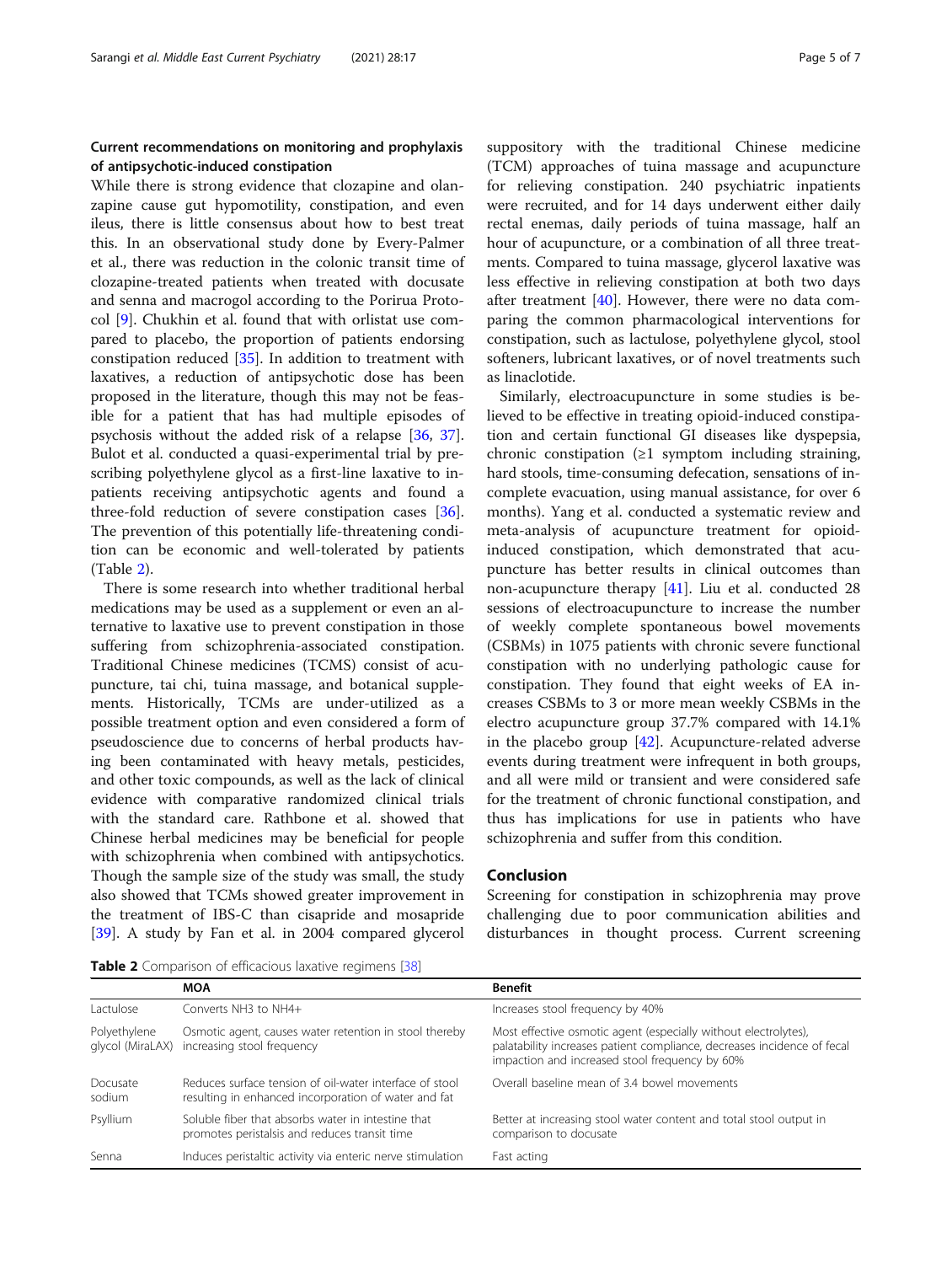<span id="page-5-0"></span>methods to assess constipation are subjective in nature and often labeled as a "patient report of constipation." Even if patients articulate his/her bowel habits, there are discrepancies surrounding the word constipation gastrointestinal, causing hypo-motility to go unreported and this runs the risk of evolving into life-threatening complications. Objective tests to gauge the severity and the presence of gastrointestinal hypo-motility often require the expertise of a GI specialist or are not cost-effective.

Prescribing antipsychotics should be accompanied by regular physical monitoring, appropriate use of laxatives, and early referral of constipated patients, before the development of pathologic gastrointestinal processes. Randomized clinical trials are needed to compare pharmacological and other interventions for antipsychotic-related constipation. Such trials should focus on the treatment of constipation, with an emphasis on patient tolerability and rapid resolution.

#### Abbreviations

FGA: First-generation antipsychotics; SGA: Second-generation antipsychotics

#### Acknowledgements

None.

#### Authors' contributions

AS developed the manuscript idea and edited the manuscript in its entirety. AV wrote the "Background" and "Conclusion" sections of the manuscript. SA wrote the "Case study" and "Abstract" sections of the manuscript. VC developed all the tables associated with the manuscript and obtained consent for publication. KF ensured the references were adequate and proofread the final version of manuscript. JN helped develop the initial idea behind the manuscript and revised the manuscript. The authors have read and approved the final manuscript.

## Funding

None

#### Availability of data and materials

Not applicable

#### Declarations

Ethics approval and consent to participate Not applicable

# Consent for publication

Not application

#### Competing interests

The authors declare that they have no competing interests.

#### Received: 21 February 2021 Accepted: 15 March 2021 Published online: 05 April 2021

#### References

- 1. De Hert M, Dockx L, Bernagie C, Peuskens B, Sweers K, Leucht S, Tack J, Van de Straete S, Wampers M, Peuskens J (2011) Prevalence and severity of antipsychotic related constipation in patients with schizophrenia: a retrospective descriptive study. BMC Gastroenterol 11(1):17. [https://doi.org/1](https://doi.org/10.1186/1471-230X-11-17) [0.1186/1471-230X-11-17](https://doi.org/10.1186/1471-230X-11-17)
- 2. Chen HK, Hsieh CJ (2018) Risk of gastrointestinal Hypomotility in schizophrenia and schizoaffective disorder treated with antipsychotics: a retrospective cohort study. Schizophr Res 195:237–244. [https://doi.org/10.1](https://doi.org/10.1016/j.schres.2017.10.024) [016/j.schres.2017.10.024](https://doi.org/10.1016/j.schres.2017.10.024)
- 3. Koizumi T, Uchida H, Suzuki T, Sakurai H, Tsunoda K, Nishimoto M, Ishigaki T, Goto A, Mimura M (2013) Oversight of constipation in inpatients with schizophrenia: a cross-sectional study. Gen Hosp Psychiatry 35(6):649–652. <https://doi.org/10.1016/j.genhosppsych.2013.06.007>
- 4. Every-Palmer S, Newton-Howes G, Clarke MJ (2017) Pharmacological treatment for antipsychotic-related constipation. Cochrane Database Syst Rev 1(1):CD011128. <https://doi.org/10.1002/14651858.CD011128.pub2>
- 5. Stroup TS, Gray N (2018) Management of common adverse effects of antipsychotic medications. World Psychiatry 17(3):341–356. [https://doi.org/1](https://doi.org/10.1002/wps.20567) [0.1002/wps.20567](https://doi.org/10.1002/wps.20567)
- 6. Saha, L., & Shekhar Gautam, C. (2011). The effect of amlodipine alone and in combination with atenolol on bowel habit in patients with hypertension: an observation. Int Scholar Res Notices Gastroenterol, 2011, 757141. [https://doi.](https://doi.org/10.5402/2011/757141) [org/10.5402/2011/757141,](https://doi.org/10.5402/2011/757141) 3
- 7. Seeman P (2002) Atypical antipsychotics: mechanism of action. Can J Psychiatr 47(1):27–38 PMID: [11873706](https://www.ncbi.nlm.nih.gov/pubmed/11873706)
- 8. Rehse M, Bartolovic M, Baum K, Richter D, Weisbrod M, Roesch-Ely D (2016) Influence of antipsychotic and anticholinergic loads on cognitive functions in patients with schizophrenia. Schizophr Res Treat 2016:8213165–8213110. <https://doi.org/10.1155/2016/8213165>
- 9. Every-Palmer S, Ellis PM, Nowitz M, Stanley J, Grant E, Huthwaite M et al (2017) The Porirua Protocol in the treatment of clozapine-induced gastrointestinal hypomotility and constipation: a pre- and post-treatment study. CNS Drugs 31(1):75–85. <https://doi.org/10.1007/s40263-016-0391-y>
- 10. Shirazi-Southall S, Rodriguez D, Nomikos G (2002) Effects of typical and atypical antipsychotics and receptor selective compounds on acetylcholine efflux in the hippocampus of the rat. Neuropsychopharmacol 26(5):583–594. [https://doi.org/10.1016/S0893-133X\(01\)00400-6](https://doi.org/10.1016/S0893-133X(01)00400-6)
- 11. Yogaratnam J, Biswas N, Vadivel R, Jacob R (2013) Metabolic complications of schizophrenia and antipsychotic medications--an updated review. East Asian Arch Psychiatr 23(1):21–28
- 12. Dauwan M, Begemann MJ, Heringa SM, Sommer IE (2016) Exercise improves clinical symptoms, quality of life, global functioning, and depression in schizophrenia: a systematic review and meta-analysis. Schizophr Bull 42(3): 588–599. <https://doi.org/10.1093/schbul/sbv164>
- 13. Saedisomeolia A, Djalali M, Moghadam AM, Ramezankhani O, Najmi L (2011) Folate and vitamin B12 status in schizophrenic patients. J Res Med Sci 16(Suppl 1):S437–S441 PMID: 22247731; PMCID: PMC3252772
- 14. Jakobsen AS, Speyer H, Nørgaard HC, Karlsen M, Hjorthøj C, Krogh J et al (2018) Dietary patterns and physical activity in people with schizophrenia and increased waist circumference. Schizophr Res 199:109–115. [https://doi.](https://doi.org/10.1016/j.schres.2018.03.016) [org/10.1016/j.schres.2018.03.016](https://doi.org/10.1016/j.schres.2018.03.016)
- 15. Küçükerdönmez Ö, Urhan M, Altın M, Hacıraifoğlu Ö, Yıldız B (2019) Assessment of the relationship between food addiction and nutritional status in schizophrenic patients. Nutr Neurosci 22(6):392–400. [https://doi.](https://doi.org/10.1080/1028415X.2017.1392429) [org/10.1080/1028415X.2017.1392429](https://doi.org/10.1080/1028415X.2017.1392429) Epub 2017 Oct 27. PMID: [29078744](https://www.ncbi.nlm.nih.gov/pubmed/29078744)
- 16. Kim EJ, Lim SY, Lee HJ, Lee JY, Choi S, Kim SY, Kim JM, Shin IS, Yoon JS, Yang SJ, Kim SW (2017) Low dietary intake of n-3 fatty acids, niacin, folate, and vitamin C in Korean patients with schizophrenia and the development of dietary guidelines for schizophrenia. Nutr Res 45:10–18. [https://doi.org/1](https://doi.org/10.1016/j.nutres.2017.07.001) [0.1016/j.nutres.2017.07.001](https://doi.org/10.1016/j.nutres.2017.07.001) Epub 2017 Jul 19. PMID: [29037327](https://www.ncbi.nlm.nih.gov/pubmed/29037327)
- 17. Dickerson F, Gennusa JV, Stallings C, Origoni A, Katsafanas E, Sweeney K et al (2020) Protein intake is associated with cognitive functioning in individuals with psychiatric disorders. Psychiatry Res 284:112700. [https://doi.](https://doi.org/10.1016/j.psychres.2019.112700) [org/10.1016/j.psychres.2019.112700](https://doi.org/10.1016/j.psychres.2019.112700)
- 18. Constipation screening in people taking clozapine: a diagnostic accuracy study. (2020, June 1). ScienceDirect. [https://www.sciencedirect.com/](https://www.sciencedirect.com/science/article/pii/S0920996420301389) [science/article/pii/S0920996420301389](https://www.sciencedirect.com/science/article/pii/S0920996420301389)
- 19. Osterman MT, Foley C, Matthias I (2017) Clozapine-induced acute gastrointestinal necrosis: a case report. J Med Case Rep 11(1):270. [https://](https://doi.org/10.1186/s13256-017-1447-4) [doi.org/10.1186/s13256-017-1447-4](https://doi.org/10.1186/s13256-017-1447-4)
- 20. Hibbard KR, Propst A, Frank DE, Wyse J (2009) Fatalities associated with clozapine-related constipation and bowel obstruction: a literature review and two case reports. Psychosomatics 50(4):416–419. [https://doi.org/10.11](https://doi.org/10.1176/appi.psy.50.4.416) [76/appi.psy.50.4.416](https://doi.org/10.1176/appi.psy.50.4.416)
- 21. Palmer SE, McLean RM, Ellis PM, Harrison-Woolrych M (2008) Lifethreatening clozapine-induced gastrointestinal hypomotility: an analysis of 102 cases. J Clin Psychiatry 69(5):759–768. [https://doi.org/10.4088/jcp.](https://doi.org/10.4088/jcp.v69n0509) [v69n0509](https://doi.org/10.4088/jcp.v69n0509)
- 22. Shirazi A, Stubbs B, Gomez L, Moore S, Gaughran F, Flanagan RJ, MacCabe JH, Lally J (2016) Prevalence and predictors of clozapine-associated